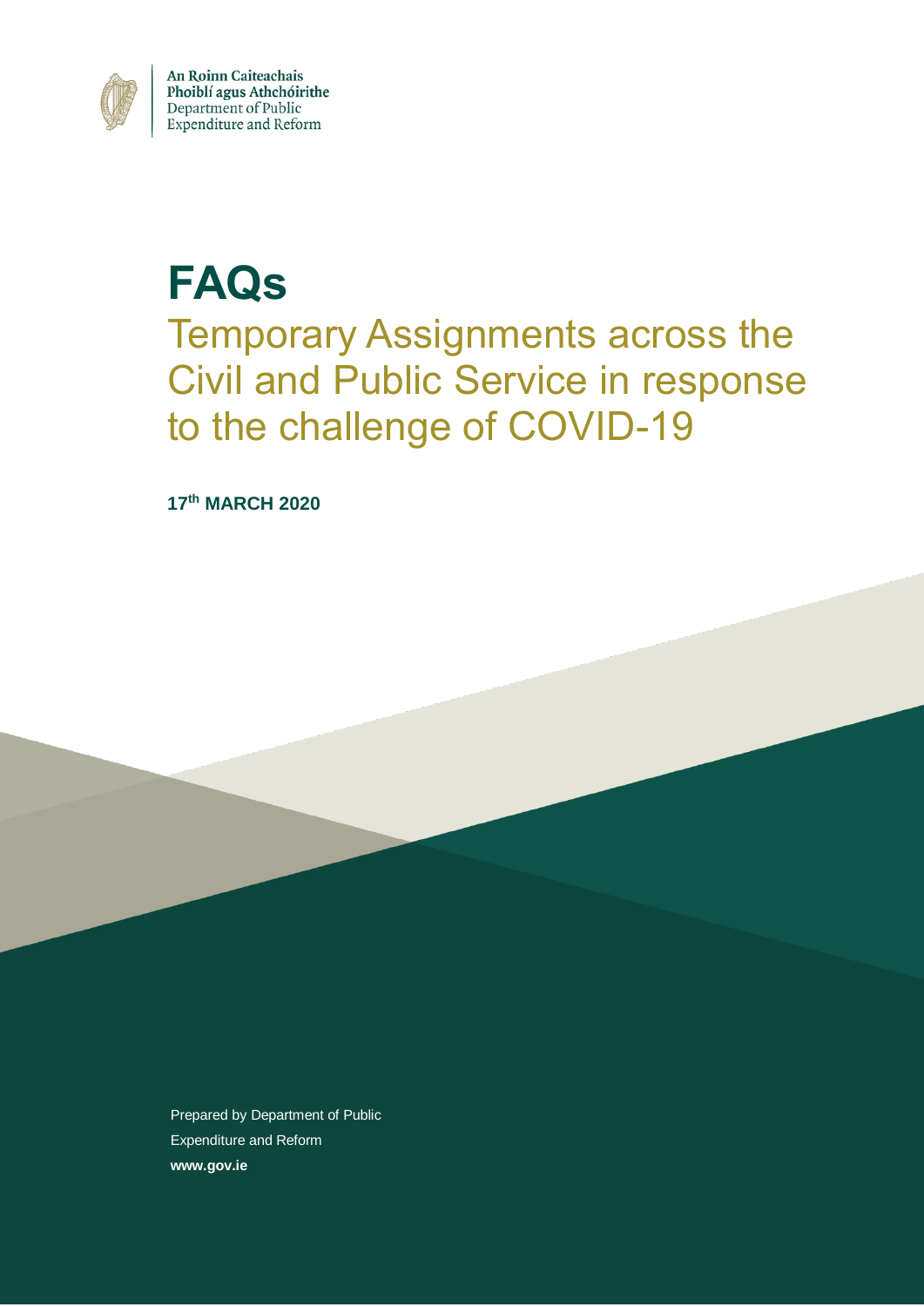## **Contents**

| Background<br>                                                            | 3         |
|---------------------------------------------------------------------------|-----------|
|                                                                           | $\cdot$ 4 |
| How will staff be identified for temporary assignment?                    | 4         |
| How will staff be informed and what will they be required to do?          | 4         |
| What roles will staff be temporarily assigned to?                         | 4         |
| What organisation will staff be assigned to?                              | 5         |
| What location will staff be temporarily assigned to?                      | 5         |
| Is there a potential to work remotely while on temporary assignment?      | 5         |
| When will staff be expected to start their assignment?                    | 5         |
| What hours will staff be required to work?                                | 5         |
| What training will staff receive?                                         | 5         |
| Will a temporary assignment affect eligibility on the Mobility scheme?    | 6         |
| Will staff transfer to a different employer for the temporary assignment? | 6         |
| How long will the assignment be for?                                      | 6         |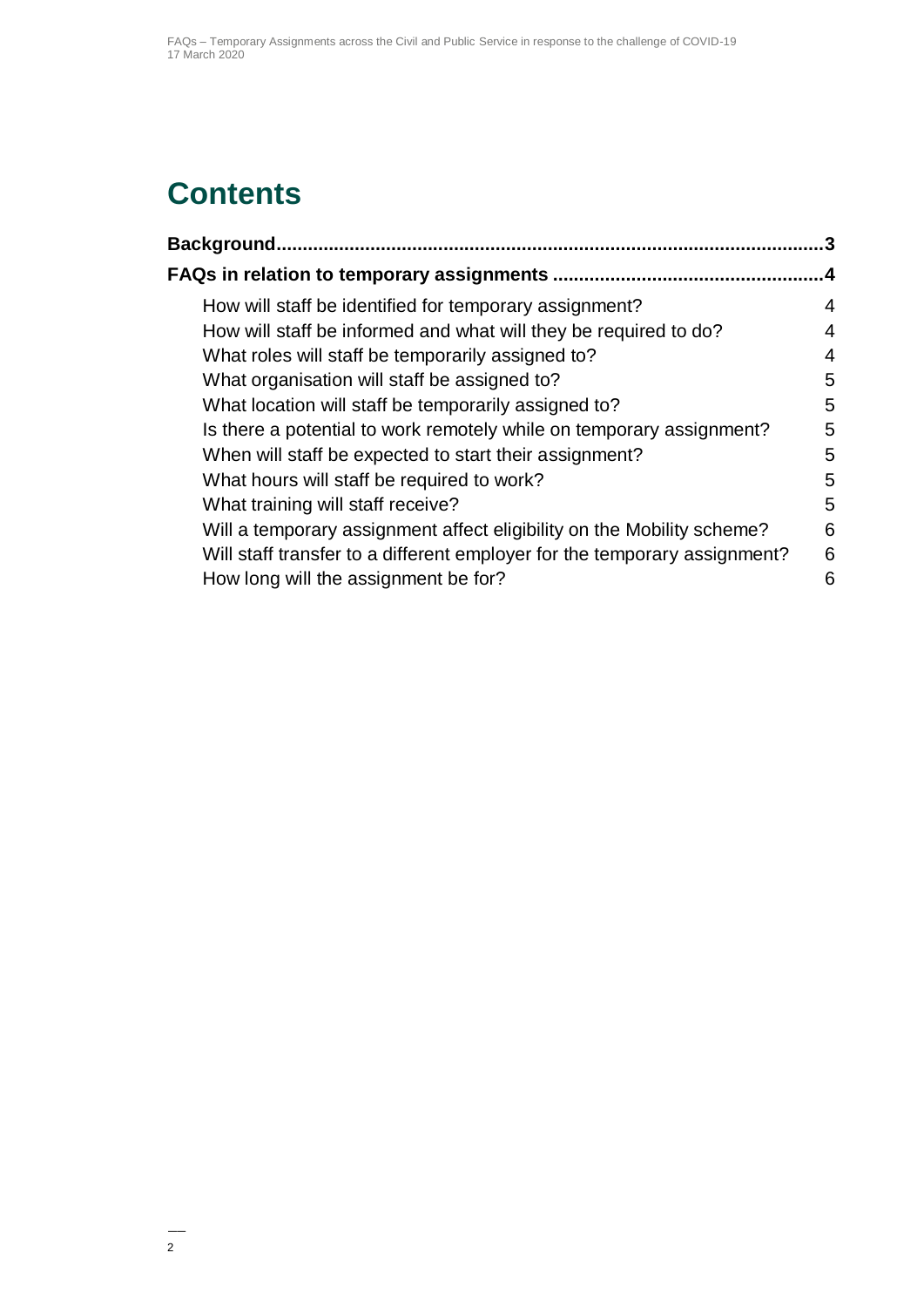## <span id="page-2-0"></span>**Background**

Temporary assignments across the Civil and Public Service are a necessary response by Government to the unprecedented national crisis arising from the COVID-19 pandemic.

This Frequently Asked Questions ("FAQ") document has been prepared to assist staff and management in the Civil and Public Service to understand the process, rules and expectations associated with temporary assignments across the public service.

This FAQ document is designed to support the communication '*Arrangements for temporary assignments across the Civil and Public Service in response to the challenge of COVID-19*' issued by Civil Service HR Division on 17th March 2020. This FAQ document should be read in conjunction with the COVID-19 FAQs for Public Service employers in relation to working arrangements and leave associated with COVID-19.

These FAQs will be continually updated in response to queries that are received centrally from HR Divisions, staff and the Public Appointments Service. The most up-to-date version of these FAQs will be available at www.gov.ie/per.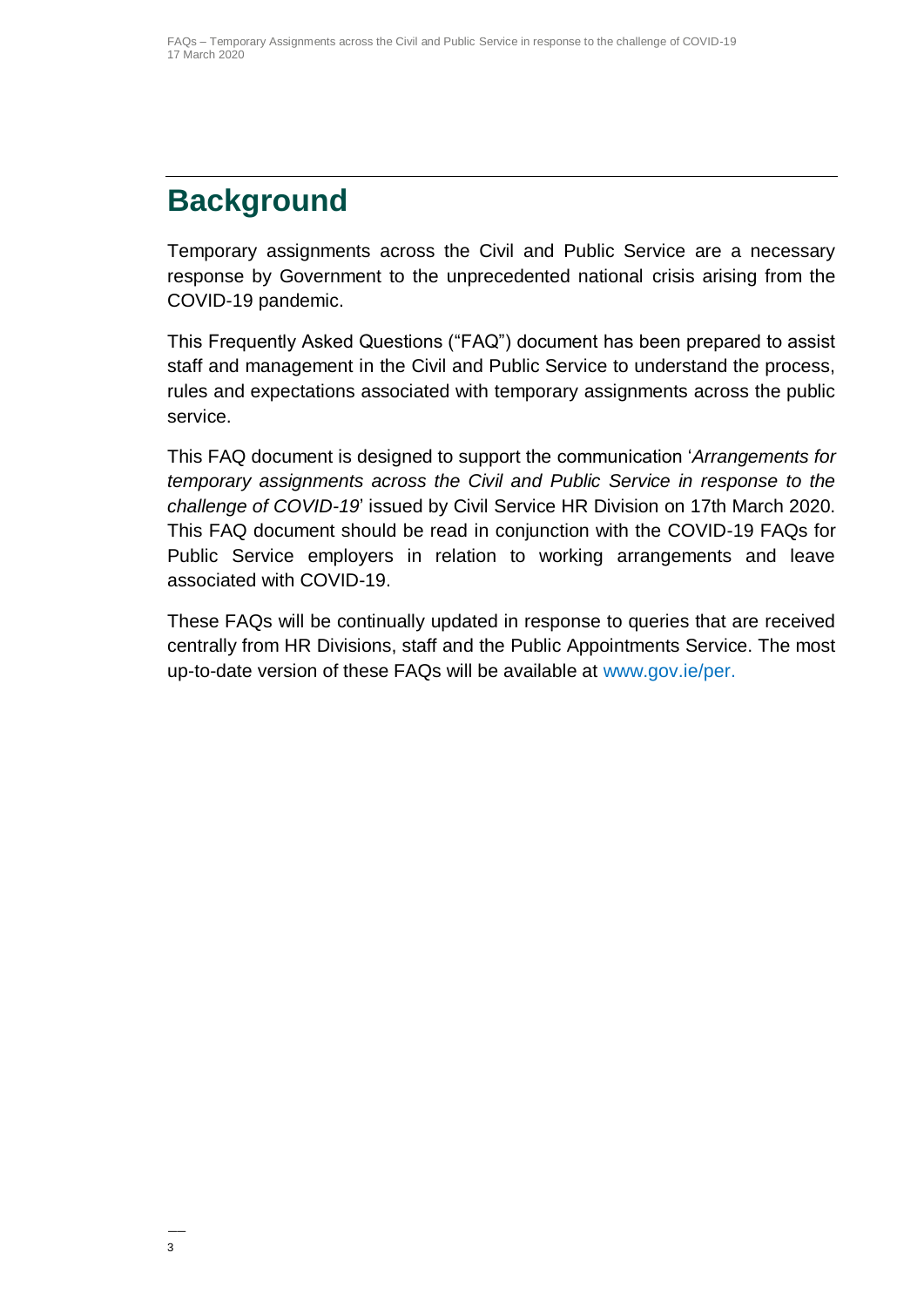### <span id="page-3-0"></span>**FAQs in relation to temporary assignments**

#### **Why are temporary assignments required?**

COVID-19 is the most significant crisis faced by our country in living memory. Our primary focus in the civil and public service is to support the health and wellbeing of all our citizens. To achieve this, and to keep delivering the critical services to society, especially for the most vulnerable and at-risk, we need to come together and work as a unified public service.

#### **Will all Civil and Public Service bodies release staff for temporary assignments?**

All Civil and Public Service bodies will release staff who are not working in roles that are currently deemed as essential by their organisation.

#### <span id="page-3-1"></span>**How will staff be identified for temporary assignment?**

In the context of an organisation's Business Continuity Plan, staff will be identified as available for immediate release to temporarily fill essential roles across the civil and public service.

#### <span id="page-3-2"></span>**How will staff be informed and what will they be required to do?**

Staff will receive a notification from their Local HR which will include a link to an online questionnaire.

Staff will be required to complete the questionnaire and submit to the Public Appointments Service (PAS) portal. This questionnaire can also be completed on mobile phone, tablet or laptop for ease of use.

PAS will then process the temporary assignments in consultation with the relevant Local HRs.

#### <span id="page-3-3"></span>**What roles will staff be temporarily assigned to?**

Staff will be temporarily assigned to work in a different role and/or organisation in order to meet critical work needs.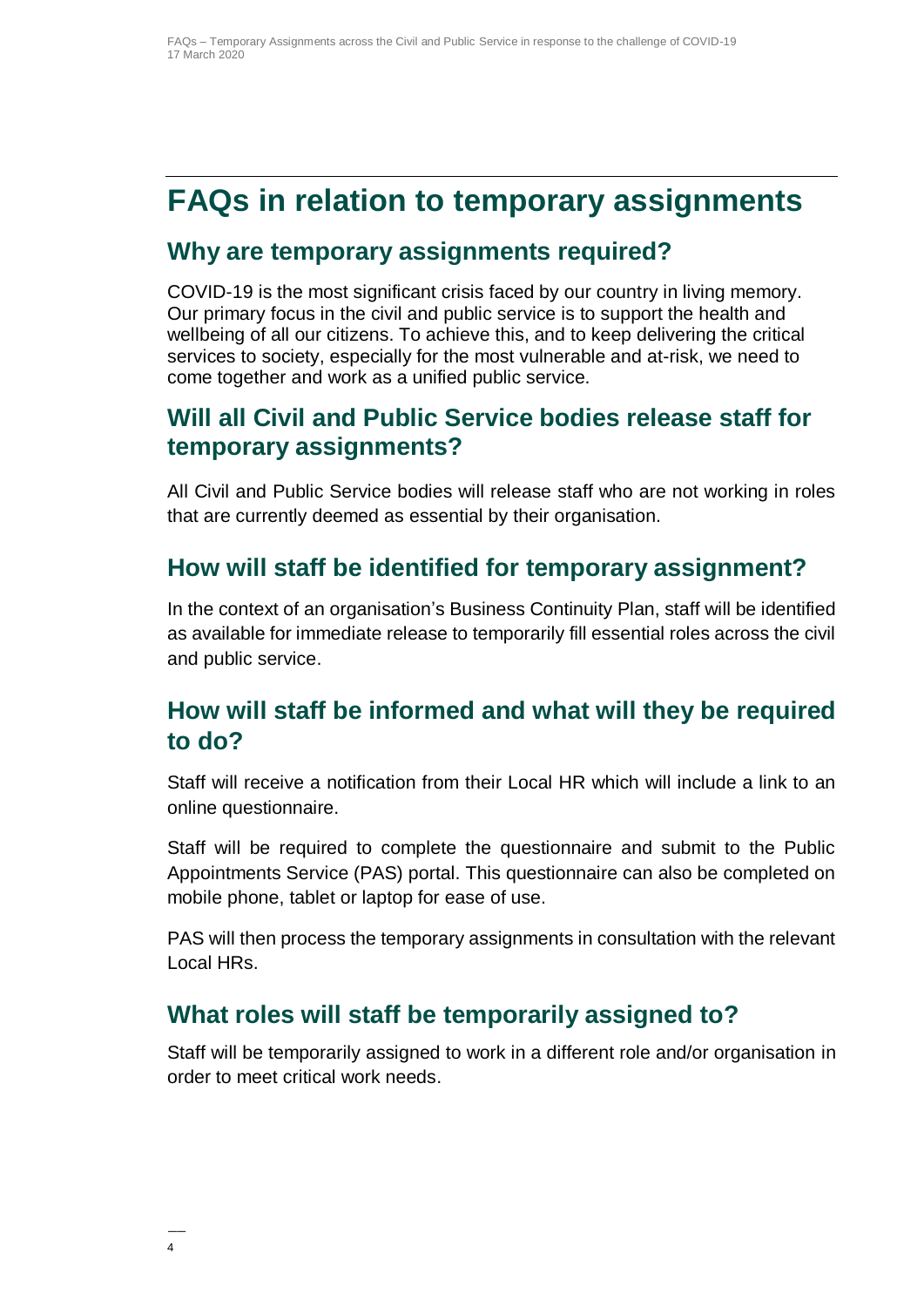#### <span id="page-4-0"></span>**What organisation will staff be assigned to?**

This is an evolving situation and demands may change. Temporary assignments are currently urgently required to deal with resourcing challenges in certain areas of the civil and public service, including but not limited to:

- Department of Employment Affairs and Social Protection;
- Health Service Executive.

#### <span id="page-4-1"></span>**What location will staff be temporarily assigned to?**

On the questionnaire staff are asked to provide their home and work address, and a preferred location. The actual location will be determined by the particular needs and circumstances of the organisation.

#### <span id="page-4-2"></span>**Is there a potential to work remotely while on temporary assignment?**

There may be potential for remote working, depending on the requirements of the role in question the availability of technical resources.

#### <span id="page-4-3"></span>**When will staff be expected to start their assignment?**

Staff will be temporarily assigned as quickly as possible to meet the needs as they arise.

#### <span id="page-4-4"></span>**What hours will staff be required to work?**

It is anticipated that some offices may operate different working arrangements which may be across an extended working day and week.

These arrangements can support staff to manage caring responsibilities at home (including facilitating shared caring arrangements with partner) and can support segregation of the workforce and social distancing measures.

#### <span id="page-4-5"></span>**What training will staff receive?**

Training/up-skilling will be provided as necessary in order to ensure that staff are equipped to undertake the roles in question.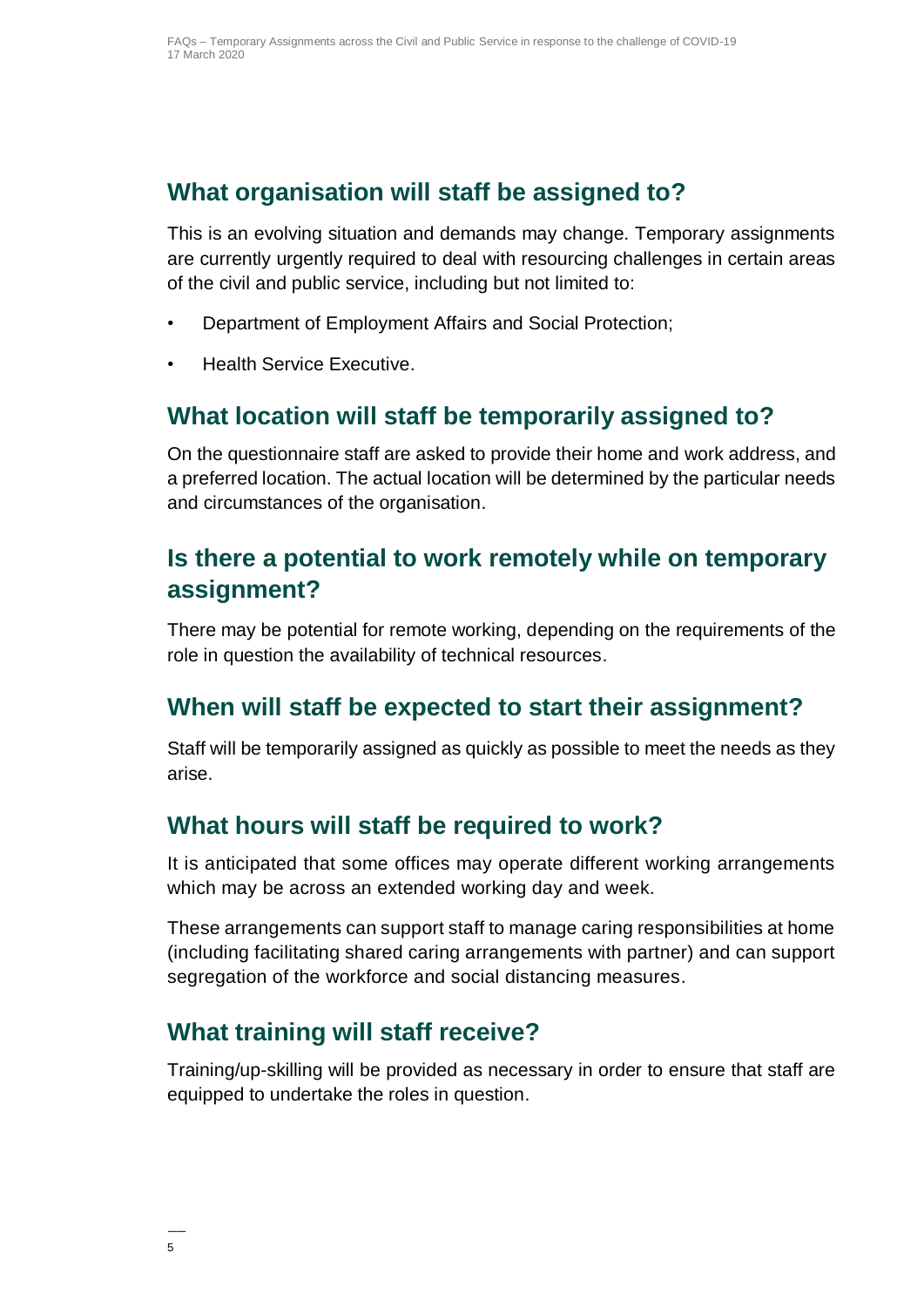#### <span id="page-5-0"></span>**Will a temporary assignment affect eligibility on the Mobility scheme?**

The temporary assignment will not affect the eligibility or waitlist position.

Moves under the Mobility scheme are currently suspended for the duration of the crisis, however, staff can still make applications.

#### <span id="page-5-1"></span>**Will staff transfer to a different employer for the temporary assignment?**

Staff on temporary assignment will remain as staff members of their current organisation, for HR and pay purposes. However, for the duration of the temporary assignment direct management and supervision will be provided by the temporary line manager.

#### <span id="page-5-2"></span>**How long will the assignment be for?**

It is envisaged that the temporary assignments may be for an initial period of up to three months with a possible extension where required.